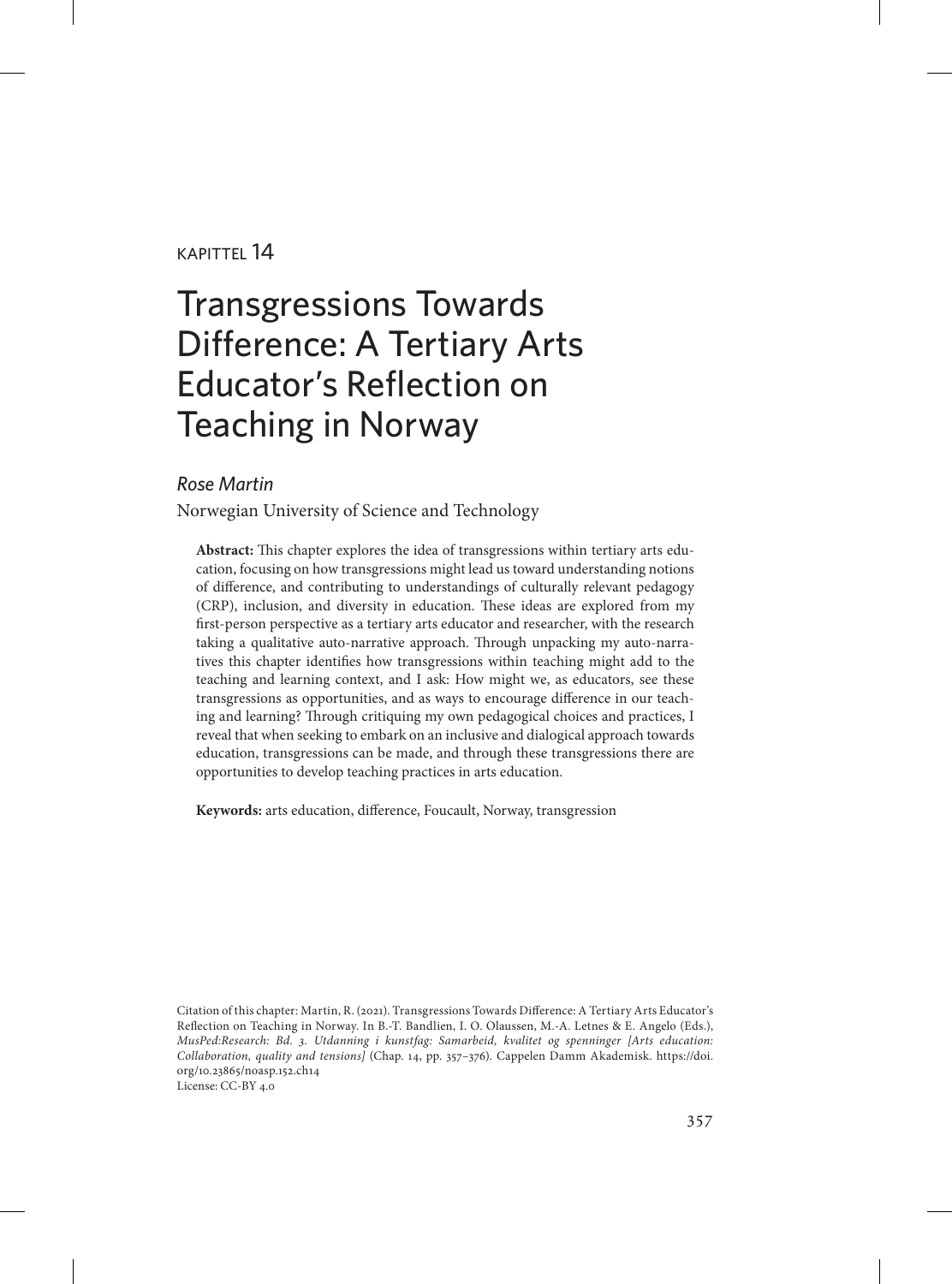I walked into the large open studio space to teach my first class in Norway. The students, all in the final years of their teaching degree sat behind tables that were haphazardly placed around the room. One tinkered on a drum kit in the back of the studio, another played a few chords of the guitar, however as soon as they saw me in the room and heard me say "hei everyone!" they stopped. I had tried to give the "hei" my best Norwegian accent, but had only had one Norwegian lesson in the two weeks I had been in Trondheim, and didn't yet know what the word for "everyone" was, so reverted to English. In response to my greeting tables began to move into orderly lines, chairs were straightened, but as I saw them do this I asked them to place the tables and chairs in a circular shape. They followed my instructions diligently, and there was a quiet hush to the space, just table legs scraping over the wooden floor, and the thud of chairs landing in their new locations. I thought to myself: "Maybe it is because the students have never met me that they are being so quiet and 'well' behaved?"

This chapter explores the idea of transgressions within tertiary arts education, focusing on how transgressions might lead us toward understanding difference, and contributing to understandings of culturally relevant pedagogy (CRP), inclusion, and diversity in education. I specifically investigate such ideas from my first-person perspective as a tertiary arts educator and researcher from Aotearoa/New Zealand, who recently arrived in Norway. I follow the proposition offered by bell hooks (1994) in *Teaching to Transgress* where she notes: "I celebrate teaching that enables transgressions – a movement against and beyond boundaries. It is that movement which makes education the practice of freedom" (p. 12). bell hooks describes teachers who are willing to transgress as "catalysts" (p. 11) for learning. Inspired by catalysts for learning, and through sharing vulnerable moments of my own teaching with the hope of provoking thought and reflection, this chapter highlights my own willingness (or perhaps unwillingness) to transgress during a particular class I taught early within my tenure in Norway. Through reflecting on my own practice as an arts educator and researcher I hope that there is the potential to unravel the conditions that make it possible for teachers within tertiary arts education to consider how they might engage with acts of transgression. At the same time, I look to encourage reflections on difference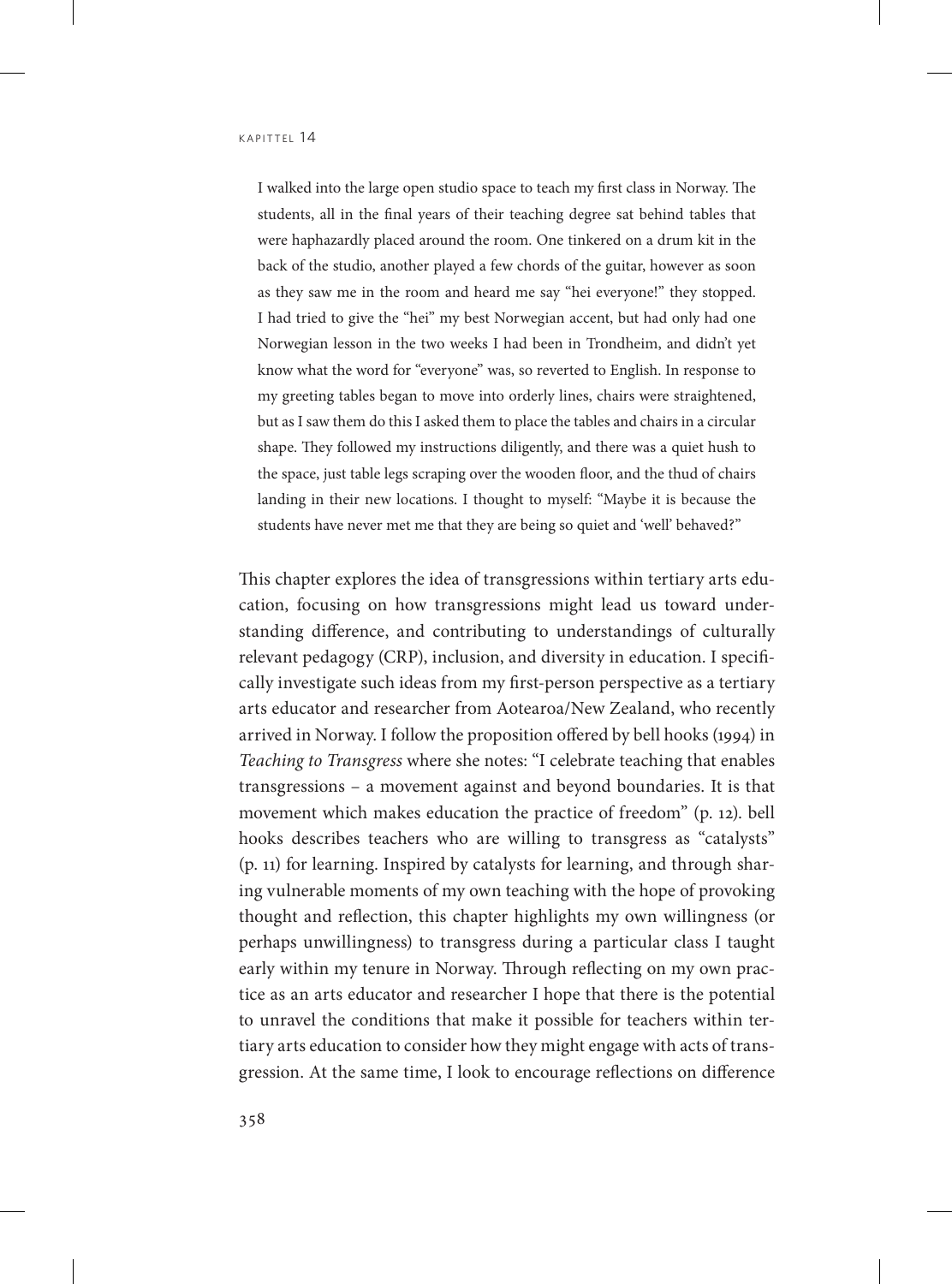within education environments, and how moments of transgression might be encouraged within teaching and learning.

This chapter takes a qualitative auto-narrative approach. I specifically focus on short auto-narratives developed after one of the first classes I taught in Norway. The auto-narratives I share were generated from informal journal entries I wrote within the week following this one particular teaching experience. At the time of writing these journal entries I did not intend to use them for this chapter, or indeed for any particular piece of research. I scrawled notes and memories of what I saw and felt during my teaching, without too much thought of them ever being shared publicly. These notes were bullet pointed, brief sentences, individual words, and half formed ideas. It was only several weeks later, when beginning the draft of this chapter and contemplating focusing on the ideas of transgressions coupled with difference, that I thought about the moments that happened in this particular class. I returned to my notebook – a small non-descript book with a beige cover and unlined paper that I can write on in any direction – and I looked at what I had written. I started to bridge the notes together, adding what I could recall from my memories of the moments to flesh out the context of the stories shared.

The auto-narratives generated from this one class are used as the data within this chapter, anchoring ideas and offering tangible examples. Catherine Reissman (2005) notes how narratives do not speak for themselves, but rather require unpacking and interpretation when engaged with as data. This interpretation was through a thematic process of analysis. To engage with a thematic analysis process, I created a table to map and sort the auto-narratives I had generated, and based this table on various themes or theoretical viewpoints I was curious to explore. Through constructing a table, it enabled me to shift the theme or lens through which I was analysing the data. This was time consuming and involved disassembling and reassembling the data numerous times, but led to a thorough analysis of the data and the opportunity to be clear on what auto-narratives I needed to share and what meaning there was to be made from these.

I understand that my role, as both the researcher and the writer of the narratives, is one that could be considered to be problematic by some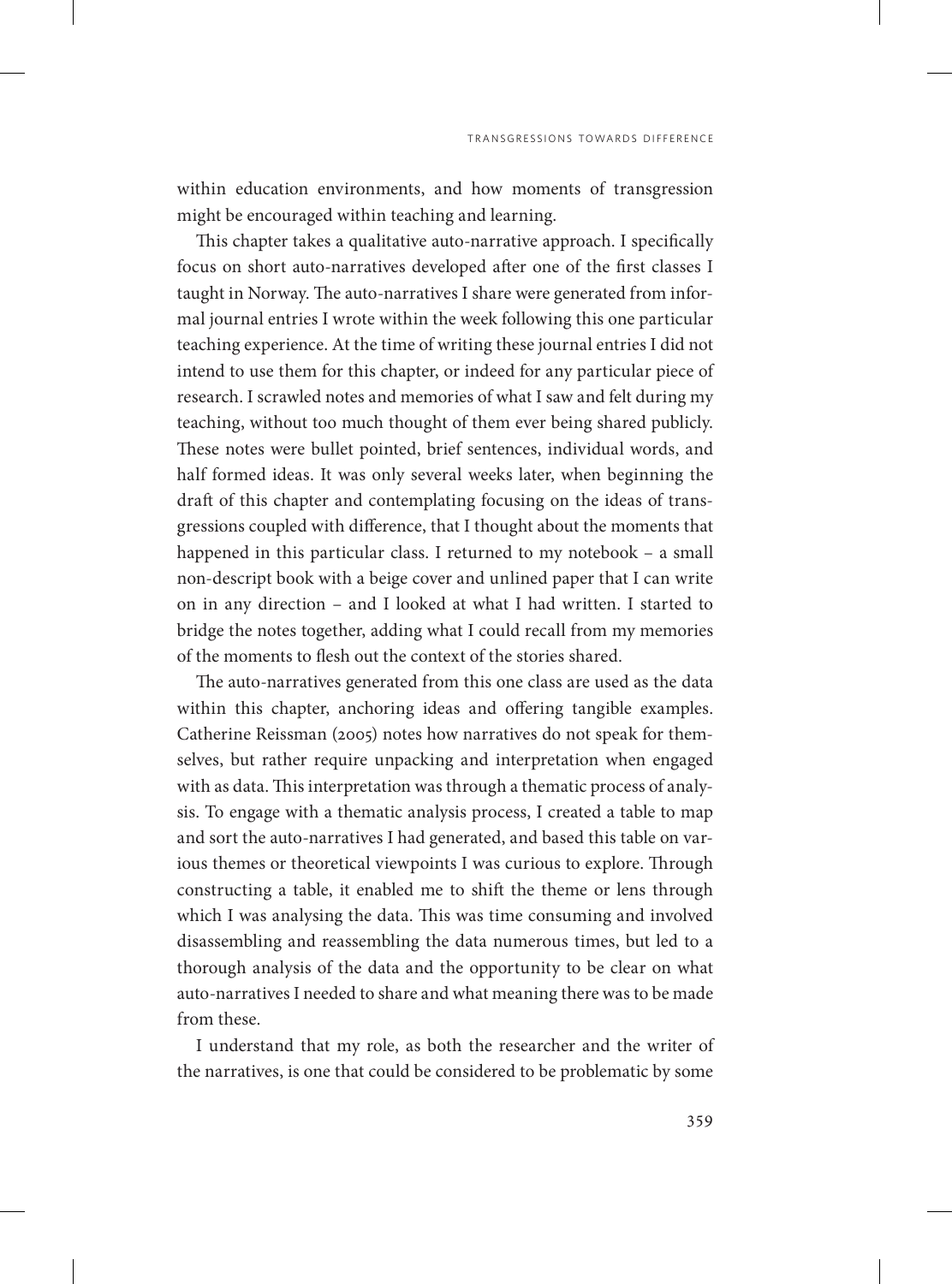and certainly not an easy task to take on by others. There is no distance between the data and I – I am the data. With this in mind, a key consideration is my active work to have reflexivity to interpret the underlying themes and concepts of the narratives I offer and how I then present these within a critical discussion (Reiley & Hawe, 2005). I do not at all pretend to have objectivity within my analysis or writing, nor do I pretend that my experiences are necessarily any more significant or special than anyone else's. However, I do purposefully work to be reflexive, continually questioning the data, using theory as a lens to interrogate the data, and stepping away from the analysis and allowing the data to 'breathe' without me for a while before returning to it.

In crafting and analysing these narratives, I have been curious around how the moments of transgression played out to create or limit space for dialogue. This curiosity stems from exploring how dialogue, theoretically and practically, might create conditions for difference to be embraced within education (see: Anttila et al., 2019). However, I view that setting such conditions can be challenging, and our practices as teachers do not always work out as we plan; we have transgressions, and our students have transgressions. Rather than trying to restrict these transgressions, I wonder how they might *add* to the teaching and learning context, and within this I ask: How might we, as educators, see these transgressions as opportunities, and as ways to encourage difference in our teaching and learning? Through critiquing my own pedagogical choices and practices, I hope to reveal that when seeking to embark on an inclusive and dialogical approach towards education, transgressions can be made, and through these transgressions there are opportunities to develop teaching practices. Coupled with this critique and reflection, in this chapter I use quotes from core theorists as 'prompts' into discussions. In this chapter these function as subtitles of sorts, a way to provoke and give impetus into discussions. I do not always seek to make meaning of these and unravel them in their entirety in the chapter. Rather, I invite the reader to see these short quotes as entry or departure into a new idea, to see them as a playful or poetic prompt for thought.

Through my critical unpacking of my own practice, I aim to extend on the theoretical foundation for dialogical pedagogy (Buber, 1937/1970,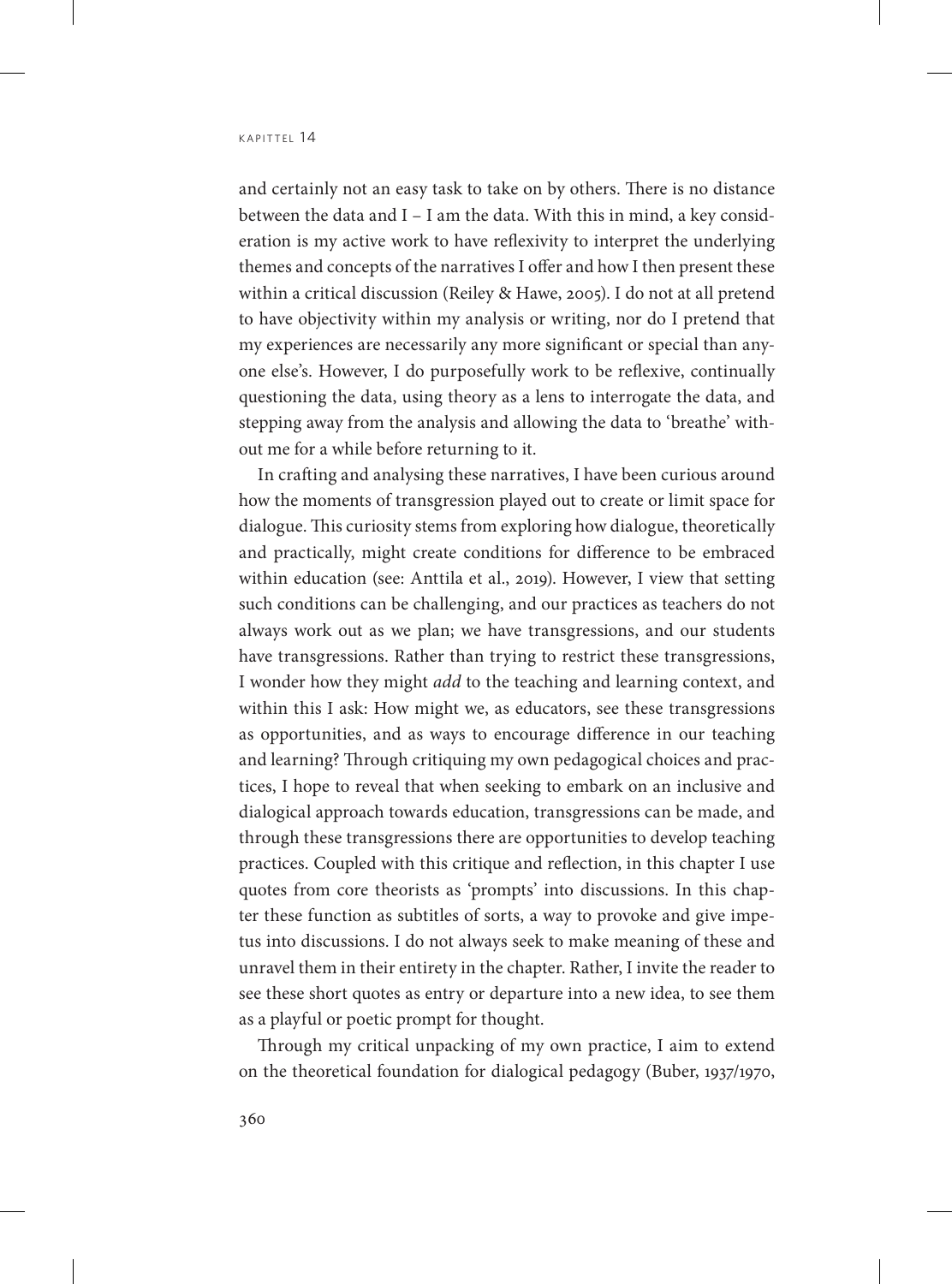1947), and bridge this with Michel Foucault's (1977) theory of transgression. From this theoretical standpoint, this research attempts to uncover and unpack moments that can exist within tertiary arts education classrooms, and how as educators we might have a variety of 'transgressive' moments in our teaching that might reveal our own difference, assumptions and expectations, even when we seek to foster inclusive, liberatory, and participatory learning environments. I conclude the chapter with how the implications of transgressive acts might sit within arts education and how arts educators might explore these in practice.

# **"Perhaps [transgression] is like a flash of lightning in the night" – Michel Foucault (1977, p. 35)**

The Foucauldian term of transgression is viewed as a way that an individual might express or act which subverts historical and dedicated discourses. Foucault (1977) observes that transgressions emerge through biopower, with transgressive actions often operating out of desire, and made in resistance to constraining limits. Biopower, as coined by Foucault, is a term that refers to the managing of humans and is a way to control entire populations. Through these small actions, individuals can be seen to challenge the biopower around them. Foucault did not see acts of transgression as actions that would enable permanent change in society, but as ones that might help individuals to find moments of freedom and otherness, moments away from constraining social dictates, and I would propose, moments of difference to be presented. While the term 'transgression' tends to be loaded with negative connotations within daily language, I, like Foucault, see that transgressive moments can be viewed favourably and as opportunities.

Foucault (1982) envisaged transgression as a means for individuals to challenge the boundaries and limitations set out by society and enforced by biopower. Because transgression can be envisaged as a subversive form of resistance (Foucault, 1977), I wish to explore whether transgression could be considered an important place to locate difference within education. Articulating the subversive nature of transgression, Foucault (1977)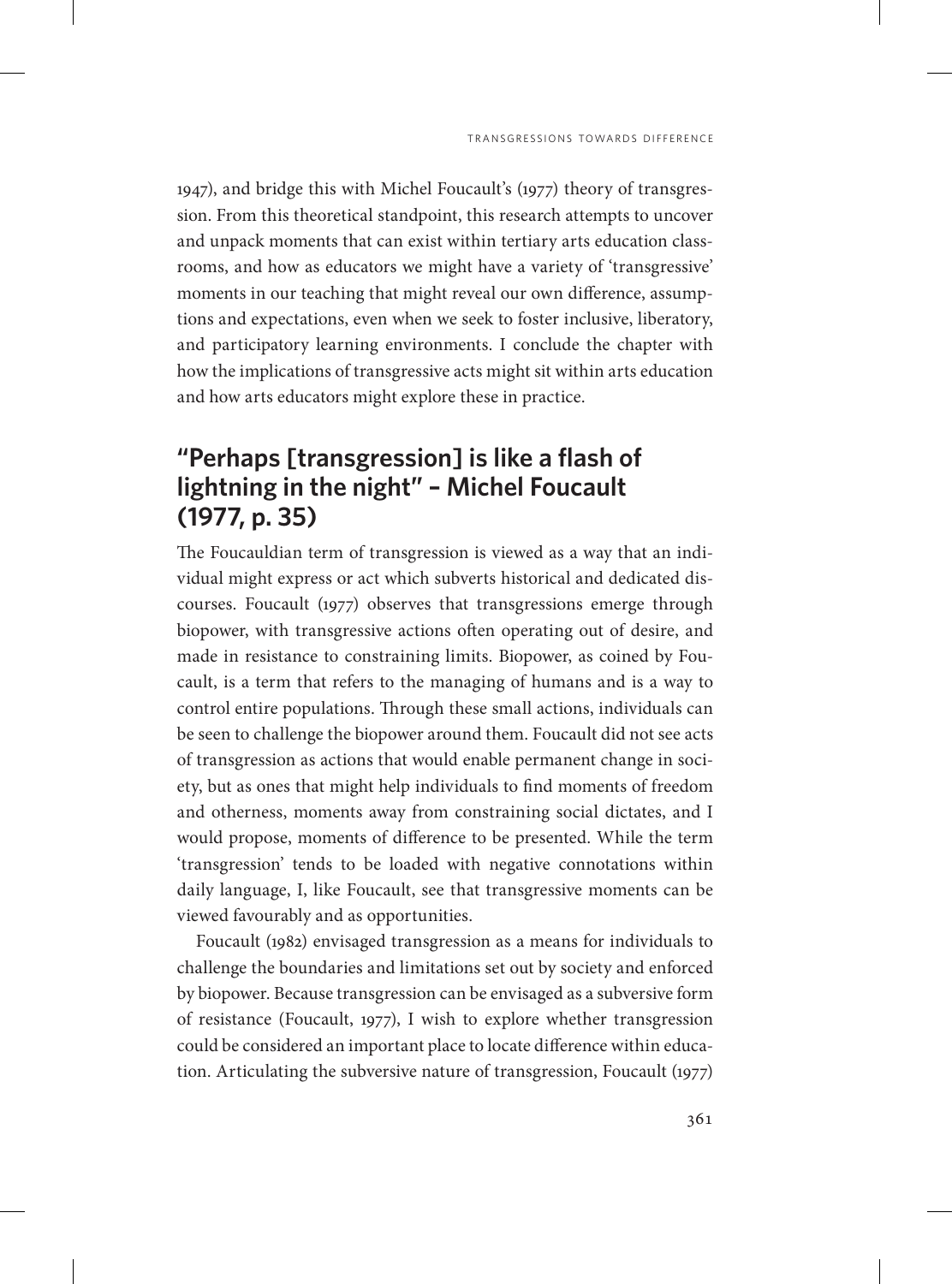uses lightning as a metaphor to describe an act of transgression and how such an action might strike the social boundaries by which the individual carrying out the transgression is constrained. Foucault writes, "[p]erhaps it is like a flash of lightning in the night which […] gives a dense and black intensity to the night it denies" (p. 35).

Lightning is a manifestation of intense power, and when it strikes through the sky, it lights it up with an explosive force. In the metaphor offered by Foucault, the night sky could represent the constraining social boundaries experienced by people within various teaching and learning environments. With its power, the lightning lights up the night's sky; using their power, people in teaching and learning situations highlight the social boundaries that are constraining them. In the same way that lightning denies the night sky its darkness, transgression denies constraining social boundaries of their legitimacy.

Furthermore, since 'having agency' implies having the power to take ownership of one's life and go beyond existing power structures, there may be embedded in any transgressive act an individual's agency. As Paul Duncum (2009) explains, this agency and transgression relationship may facilitate a playful pedagogy. With this connection between transgression and agency in mind, and as a teacher who aims to facilitate an inclusive and relevant learning environment for my students, how might I understand my own acts of transgression in the class as expressions of agency and in turn enactment of difference?

## **"Let's start by talking to each other about ourselves …" – Lee Maracle (1996, p. 139)**

After setting the tables in the circular shape, I started with a small game to get to know the class. The game was simple, and certainly nothing special. Each person would say their name followed by making a sound movement – a clap, a click, a stamp, a tap – with the sounds accumulating as we moved around the circle of about 12 students. I asked the group to make sound movements they liked, followed by sound movements that they felt were quiet, loud, funny, odd, or awkward. I immediately noticed how the group relaxed, there were some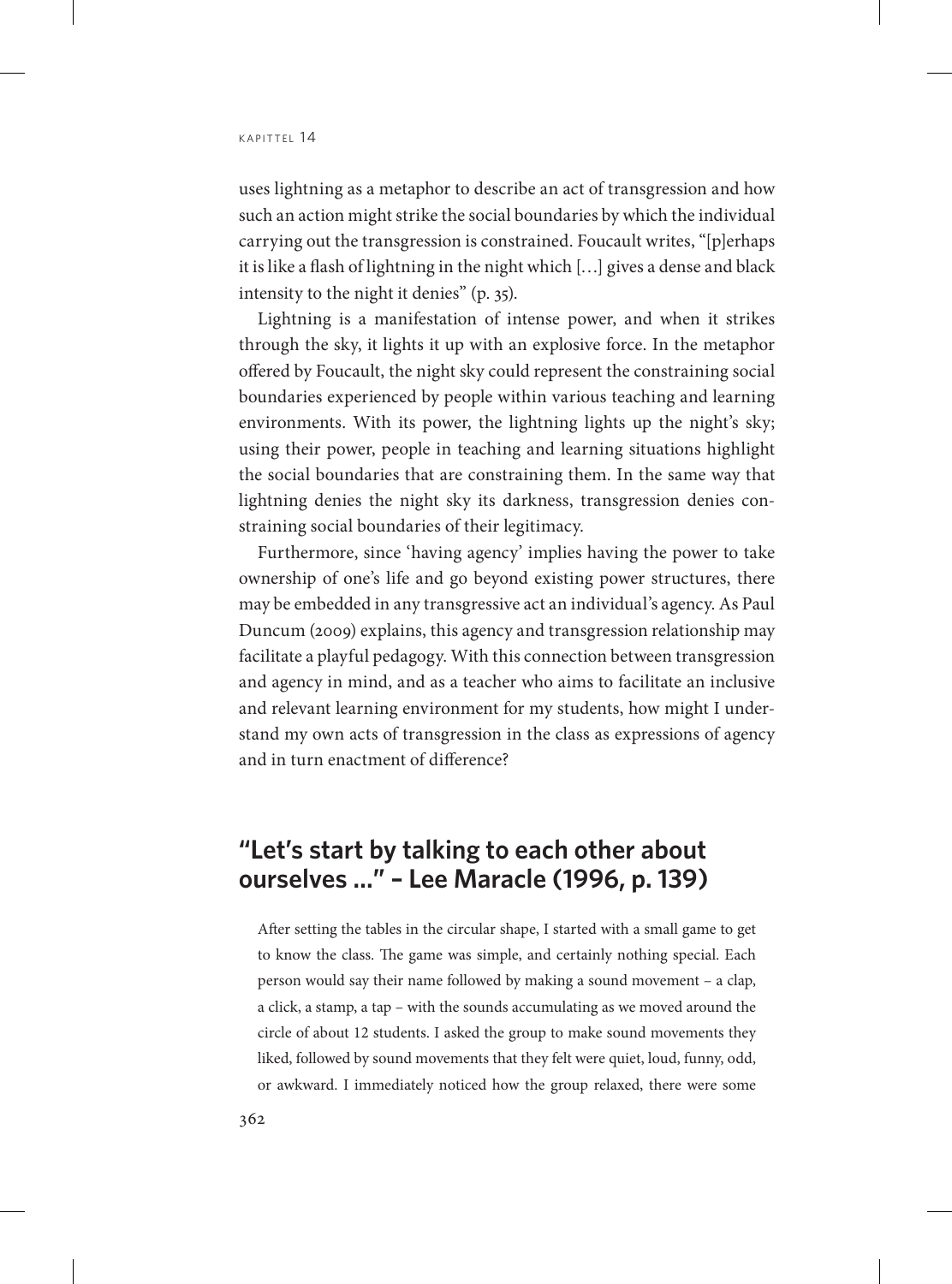laughs when we forgot the sounds, or when someone perhaps added an extra sound to the composition being made. I remember thinking to myself "this is just like in New Zealand, it will be easy to work with this group". This thought was one of my first mistakes.

In initiating this opening to the class, I saw it as a way to gently bring a little individuality, fun, and play to the class. To set a tone of everyone being together within the learning space, and creatively find ways to begin "talking to each other about ourselves …" (Maracle, 1996, p. 139). In using such activities within my teaching, I like to think that I am a culturally responsive educator, as in I often try to adapt and morph my teaching and the activities within the class to suit the context of where I am in the world and who is in the class with me. I write about this within my research (see for example: Martin, 2013) and work to practice it in my teaching. However, how culturally responsive can one be when they have recently arrived in the location in which they are teaching? Culturally responsive teaching (CRT), which is also often referred to as culturally relevant pedagogy (CRP), is a pedagogical approach that has the ability to strengthen relationships between teachers and create a sense of community (Antrop-González & De Jesús, 2006; Gay, 2000, 2002). I must say that teaching in Norway was certainly not the most challenging cultural context I had found myself in to facilitate a class. I have taught in Palestinian refugee camps in Lebanon, dance schools in Jordan, folk dance companies in Egypt, universities in China, and an array of learning environments in Aotearoa/New Zealand, which perhaps has the most diverse student cohort that one could imagine (J. Smith et al., 2018) – Norway should have then been a breeze. However, it is perhaps the idea that it is indeed similar to what I was used to, or what I *assumed* it to be similar, was where the first issue arose. In my mind, early in this class, the students were similar to those that I often taught in Aotearoa/New Zealand. The same game I played with my new group of students in Norway seemed to work well, and without any obvious issue. This then perhaps lulled me into a false sense of security, where my cultural responsiveness was not necessarily heightened in any particular way and if anything, my notion of cultural difference in this situation was rather limited.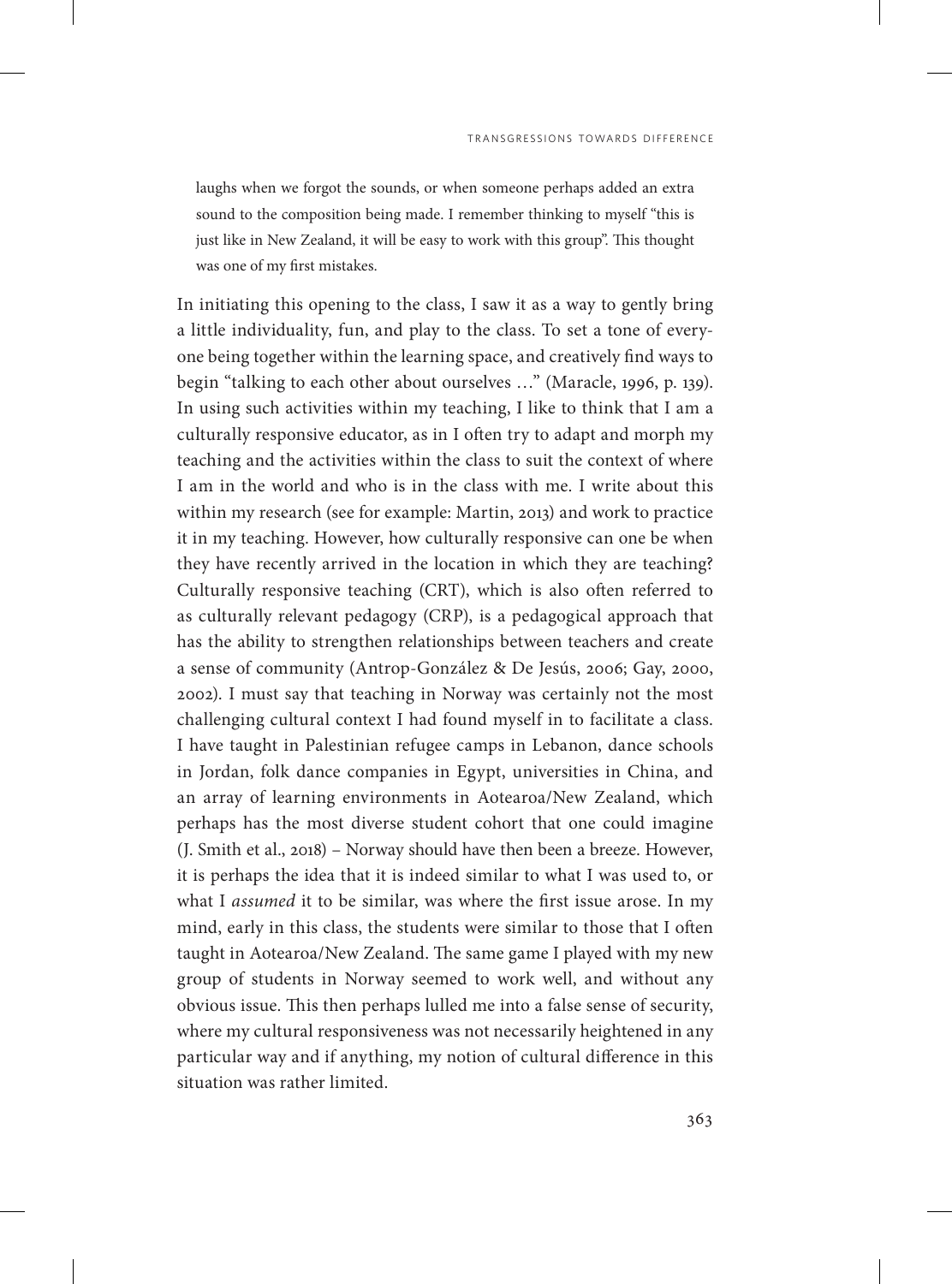After some time discussing a reading about arts education in locations of trauma, and unpacking some of the challenges (and joys) of engaging with arts education in such contexts, we began a task about the idea of 'privilege' within arts education. I asked the students to work in pairs on drawing what they saw the idea of privileged to look like in arts education. Two by two they set to work, some at the tables in the circle, others on the floor. When I noticed that most of the drawing had concluded and more chatter was emerging, I asked the class to move to one pair's drawing so they could explain what was happening in their picture. The image had many instruments sketched out, with stick figures dancing on a proscenium arch stage. The students explained their drawing, noting that privilege was the opportunity to learn arts within a formal context, with lessons, resources, and qualified and supportive teachers. The class nodded in agreement. I was expecting another layer to come – something about how within this privileged there were other layers to consider, issues of genders, cultural identities, sexualities, ages, abilities. But it did not emerge. I was used to the conversation immediately jumping to privilege in relation to financial status and cultural identity. In New Zealand at least these two topics paved the way for much debate between students. Here, in my new teaching environment, there was no debate, there was collective agreement. I wanted debate, so I set about creating it. I asked the group questions, trying to prompt discussion. I got nothing in response.

It has been noted that "culturally responsive teachers endorse positive beliefs about cultural diversity and act as reflective practitioners" (Civitillo et al., 2019, p. 341). While I still consider myself to be a culturally responsive teacher who does indeed hold cultural diversity as a central pillar of what makes education both relevant and important to the world we live in, what can be observed in the narrative above is a moment where my assumptions and expectations coming from one cultural context did not clearly transfer into another situation. I was expecting the students to highlight certain issues that I 'thought' they should be aware of, and perhaps I was looking for difference within the group rather than identifying that the difference might have existed between my own expectations, background and experiences and those of the students I was teaching. Coming from a cultural context which is clearly bi-cultural in relation to education policy and practice (L. Smith, 1999), and multi-cultural in relation Aotearoa/New Zealand more broadly, I was used to cultural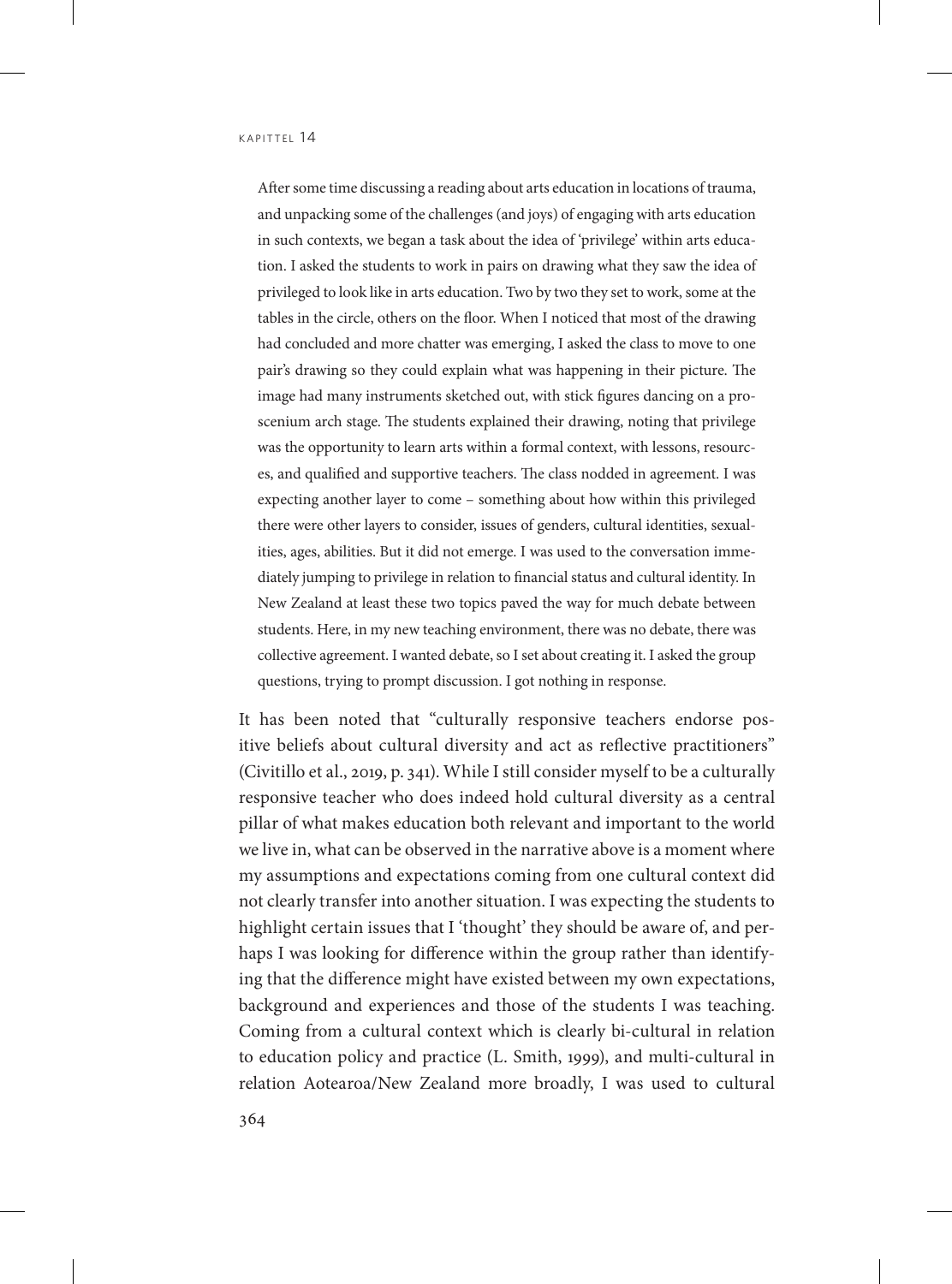difference being a topic of discussion within education, and then particularly within arts education, and specifically questions such as the following being asked on a regular basis: Whose culture is, or is not, part of learning? Who is, or is not, invited or able to creatively express and experience through various artistic approaches to learning? And who is, or is not, marginalized from thinking and representing ideas through artistic approaches in the learning environment?

I led with these questions, or at least questions that were prompting in such directions. But, I received no clear engagement with these questions I was asking. It was one of those moments where you felt like you were talking to yourself, and there were just eyes looking back at you. In the moment I desperately wanted someone to talk, to respond to my queries, but because I received nothing I just kept talking, and asking questions. I did not know this group well, and this was our first meeting. I look back on the encounter and cringe a little at my desire to engage in 'dialogue' in my efforts to encourage criticality, and to bring them closer to what I perceived to be active points of discussion. Reflecting on this further, I was struck at how my dialogue in this moment was distant from the notion of dialogue based on Buber's (1970) relational ontology of dialogue as 'in-between' the *I* and the *You*. Dialogue from Buber's point of view is a state of encounter, of being with the other in direct and embodied 'I–You' relation with the whole person. It is a mutual meeting with awareness to "experience the other side" (Buber, 2002, p. 114). There appeared to be no mutual meeting in this moment.

The philosophical underpinning of what dialogue is, connects with Farquhar and White's (2014) idea of "ontological orientations to pedagogy as a relationship" (p. 821). Such pedagogy clearly exists and echoes the theories of scholars such as Buber (1970) and Merleau-Ponty (2012), in being "relational and systemic because it is capable of seeing relationships rather than related terms […] capable of generating itself in a constant relationship with the world" (Hoyuelos, 2013, p. 334). The relational aspect in this moment of my teaching in the narrative above seemed to have vanished. At the same time as these dialogical tensions were occurring, I became conscious in the moment that this activity was not working. Yet, I purposefully continued rather than changing the path in the lesson. This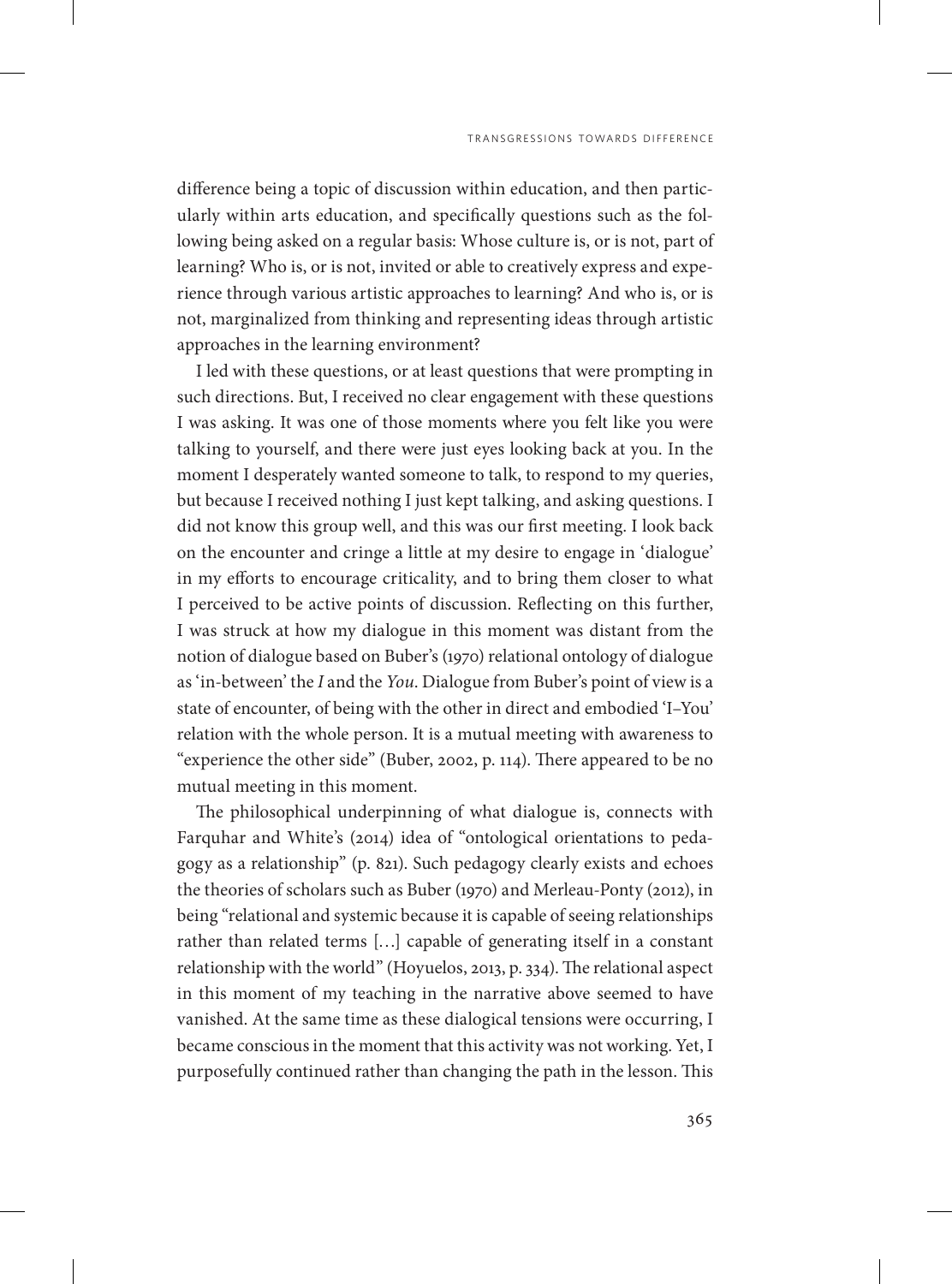purposeful action could be viewed as a transgression within my pedagogical practice. After pursuing this transgression for a few minutes, I paused. I thought to myself, "maybe *this* is a moment of difference?".

# **"There's no need to fear or hope, but only to look for new weapons" – Gilles Deleuze (1994, p. 4)**

Having received blank stares to my questions about privileged and power, I posed a question that I thought might be more straight forward to be explored. I asked, 'what issues do you care about in the world?' to the group, and handed out yellow post-it notes to them to write their responses. Some immediately began writing, others sat back for a moment and crossed their arms. I noticed that one student took out his phone and opened Instagram. After a couple of minutes I saw that most people had written at least five or six different 'cares'. I asked them to chat with the person next to them about these and then stick the post-it notes on an empty wall to one side of the room. The notes got stuck on the wall and I saw clusters of ideas – 'refugees', 'inequality', 'micro-plastics', 'animal rights'. We started to talk through the ideas, and the cluster of words such as 'refugees', 'war', 'immigration', 'conflict', and 'displaced people' was one that kept being returned to. One student asked: "So how can we actually do anything about this? Like, I've never been a refugee, how can I know how to work with those who have been through that situation?" This lead another student to say: "I am a music teacher, I don't need to deal with anything like that." Another followed with: "But it IS our responsibility to think about what it is like to live lives that are not our own, AND attend to this through the arts so everyone is included." Then quickly a student followed with; "I mean, we are kind of all the same, us, here [in Norway], so it [a refugee experience] is hard for us to understand". Now the discussion was heating up.

In light of not receiving the response I expected to the questions I was asking, I changed my approach. However, reflecting on this shift I have asked myself, "why did I not pursue this moment of difference?" and "why did I allow this momentary transgression to take place, but not to challenge or extend this further?". Thinking further about this moment,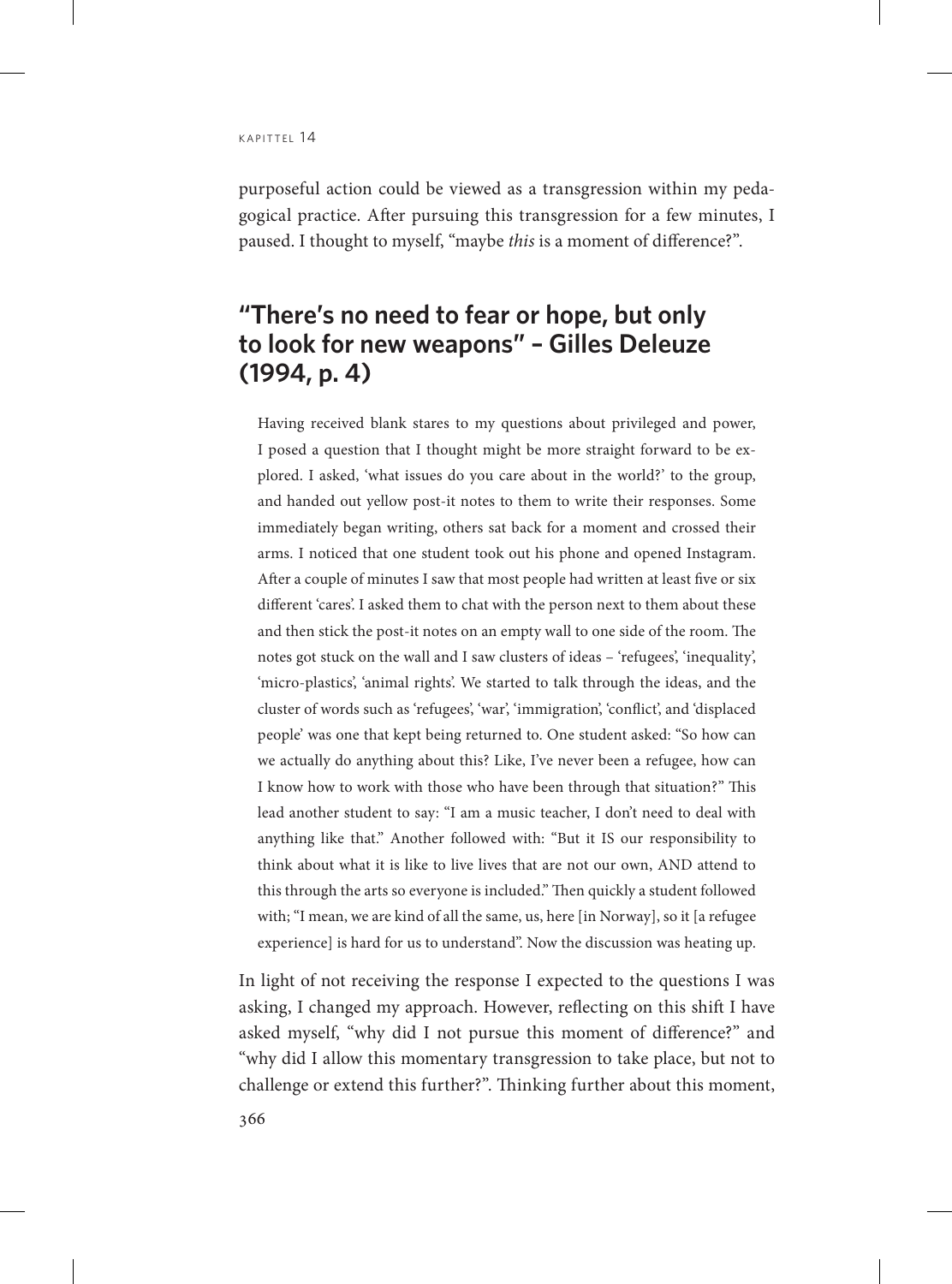I recall feeling that maybe the students were not comfortable with my questions, I remember thinking in the moment that they were perhaps silly questions to ask, or that they did not understand the ideas I was trying to get across because I was speaking English rather than Norwegian. My transgression was perhaps short lived because I did not feel confident to pursue the difference I was encountering – maybe this was because I was new to the context, or because I did not know the students. However, in making the choice to change directions, to ask a question that was more 'open' and perhaps allowed space for a multitude of responses to emerge, dialogue began. I could breathe again.

In the conversation that emerged, divergent perspectives were raised. In these views students were voicing their opinions as student teachers engaging with arts education. I was desperate to ask them to explain more, and I wanted to know much more about who they were behind these opinions. But, I let them continue, without my interruptions. On reflection of this moment, I have considered the fine balance between engaging students in tasks that draw on their real life-worlds located outside the classroom, and requiring students to disclose to others potentially sensitive aspects of their lives. I have thought about the statements made by the students, and the phrase that stuck with me over the weeks following was "we are kind of all the same". This statement shocked me, and it made me feel uncomfortable.

It is clear that the notion of difference is an intricate philosophical concept. While there are many philosophies of the notion of difference, and what this is within an educational setting, what can be observed is that these philosophies reject foundationalism and totalitarianism that marginalize or eliminate that which is different. The following often quoted paragraph by Gilles Deleuze (1994) provides insight to difference, where he notes:

[E]very time we find ourselves confronted or bound by a limitation or an opposition, we should ask what such a situation presupposes. It presupposes a swarm of differences, a pluralism of free, wild or untamed differences; a properly differential and original space and time; all of which persist alongside the simplifications of limitation and opposition. (p. 50)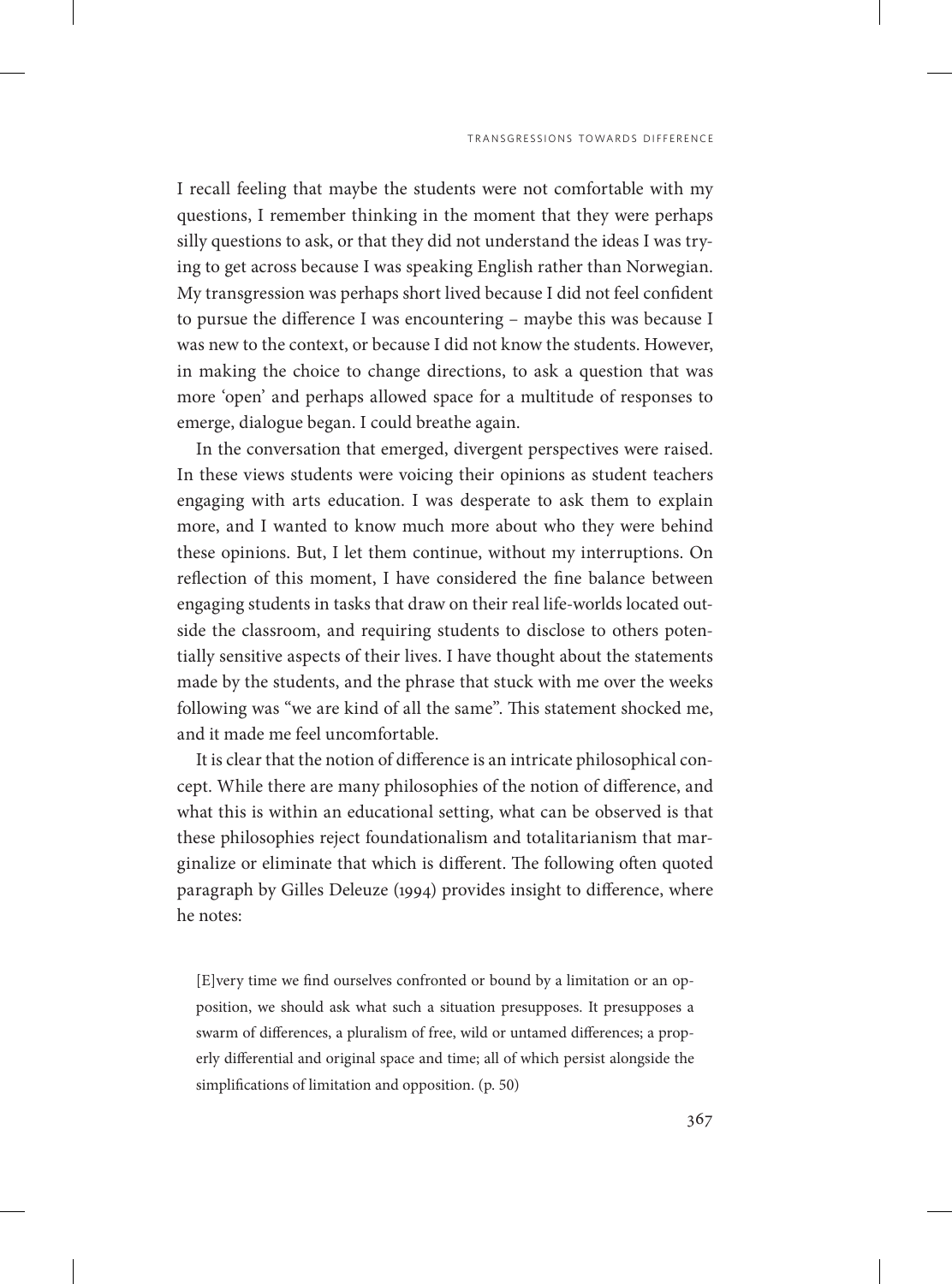Drawing on Deleuze's work here is in no way an attempt unravel his philosophical viewpoint – and this chapter is not the location for such conversations, nor can I do this justice in relation to unpacking it in relation my own lived experiences. But rather, I see that Deleuze's view provides a glimpse of what might be able to be understood from these moments of difference in our teaching and learning. According to Löytönen (2017), Deleuze's view of difference strives toward multiplicities and possibilities rather than toward categorical difference that makes distinctions. This view, is perhaps in contrast to what I heard from one of the students in my class where I was hearing "we are kind of all the same", and difference seemed to be eliminated from the view entirely. Yet, at the same time I was feeling my own difference to be more pronounced than usual within this particular teaching situation.

A few weeks after this teaching encounter, as I began to sketch out the skeleton of this chapter, I stumbled over a quote from Deleuze (1994), where he states that "[t]here's no need to fear or hope, but only to look for new weapons" (p. 4). While the quote might be viewed as rather dramatic for the context that I am speaking about, it resonated with my feelings around not quite knowing what to do within this moment of teaching. What the quote offered me was a suggestion to continue to explore for alternative ways to work within the classroom and negotiate such situations, new teaching 'weapons' to work with such encounters. Again, I thought to the ideas of culturally responsive teaching and how Gloria Ladson-Billings (1995) defines this as "a theoretical model that not only addresses student achievement but also helps students to accept and affirm their cultural identity while developing critical perspectives that challenge inequities that schools (and other institutions) perpetuate" (p. 469). Returning to Ladson-Billings (1995) articulation, I thought: How might I encourage my new students in this class in Norway to both accept and affirm their cultural identities while also developing their criticality of the contexts in which they find themselves in? And within this, how might my notions and experiences of difference shape my perceptions of these identities and criticalities? While also asking, how might moments of transgressions within my teaching create space for this difference to be acknowledged?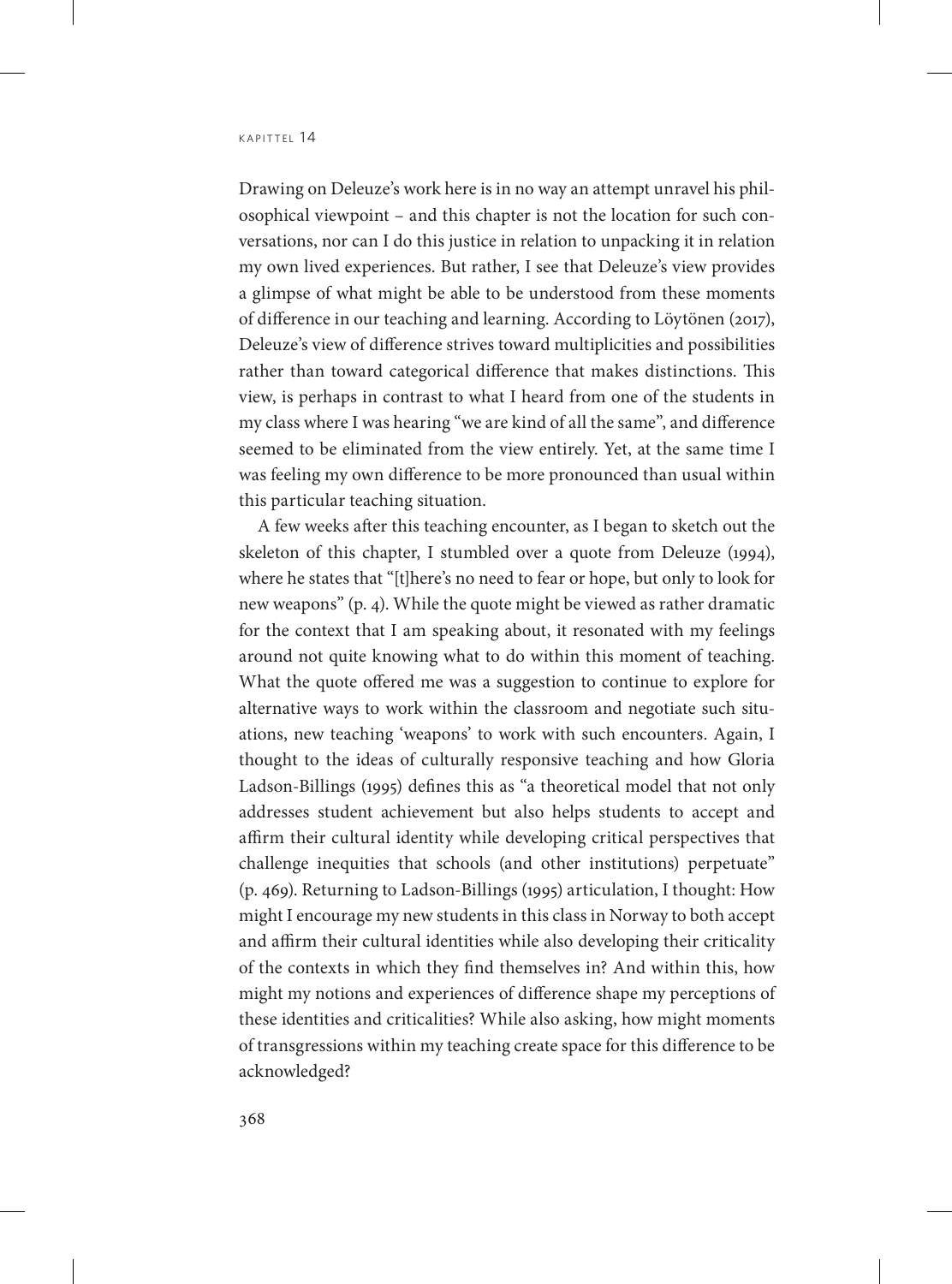# **"It is that movement which makes education the practice of freedom" – bell hooks (1994, p. 12)**

As the discussion continued, tensions emerged in the room. I noticed some of the students looking at each other with knowing glances, or there were nods of agreement with certain statements, or frowns that seemed to indicate a different point of view. I was looking for ways for the group to connect their practice as arts educators to wider social responsibilities to attend to these 'big' issues. However it seemed clear that the conversation had turned into one based on personal opinions rather than critical discourse offered with sensitivity. I sensed that a couple were waiting for me to intervene and stop the conversation and ask everyone to move on to another task. But, I did not stop the talking, I did not interrupt. Given my 'new-ness' to the cultural context of Norway I was unsure about where to step in, and while I had some understanding of the situation around immigration, refugee cases, and a rapidly diversifying Norwegian population from policy, scholarship and conversations with academic colleagues, I was not sure of how the topics were shared at a grassroots level. It seemed that there were differing views among the group yet a clear idea that 'refugees' were something very 'other' or 'different' from the group in the room. I saw that there was a desire from the group to try to 'resolve' the differences of opinions, by sharing more opinions. I let them continue, and I am not quite sure why.

Looking back over this narrative I continue to see transgression within my teaching. I let the group continue to debate and talk well beyond what might have been expected. In the moment it was happening I gained a sense of this transgression by the students who were looking to me to change directions. Yet, I did not change the direction of the conversation, I allowed the conversations to continue. It can often be observed that transgressions are treated as delicate matters, with those making the transgression at risk of public admonishment in front of those around them. Moments of transgression have the potential of undermining a member's social status, with transgressions being frequently mitigated through humour, embodied displays, such as smiling and laughter, and often acknowledged with explicit apologies. In this particular instance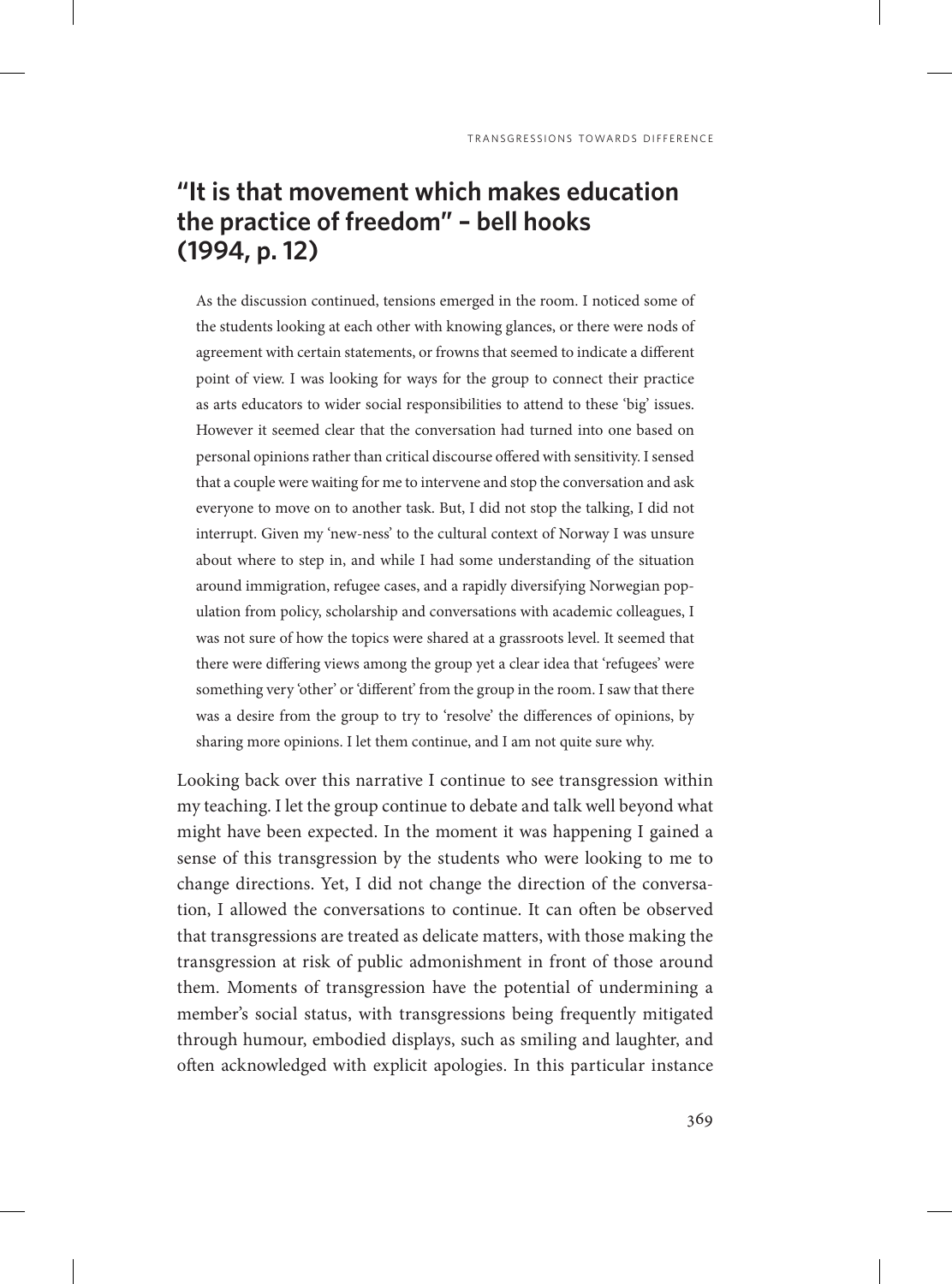$K$  $AP$ ITTFI  $14$ 

I did not seek to 'hide' or apologise for my transgression. However, on reflection I did have a momentary feeling a being a bit embarrassed about not maintaining 'control' and 'direction' during the class, worrying that this might lead to the group of students thinking that perhaps I was not a competent teacher.

Within Slavoj Zizek's (1998) article titled «The Inherent Transgression*»* the idea of inherent transgression is offered. Zizek's text explores transgression and its relation to the dictated beliefs of nameless powers that tend to leave the subjects to the unknown. Zizek's exploration of transgression reveals the depiction of new identities. Perhaps in the new context I was encountering, I was exploring transgressions as a way of figuring out my location and my position. Alongside such ideas, Foucault (1977) articulates that transgressions are forms of resistance, that are subversive yet never antagonistic or aggressive, explaining that,

Transgression, then, is not related to the limit as black to white, the prohibited to the lawful, the outside to the inside, or as the open area of a building to its enclosed spaces. Rather, their relationship takes the form of a spiral which no simple infraction can exhaust. (p. 35)

But within these moments was I 'resisting'? Perhaps my resistance within the transgressional moments of these experiences I reflect on are in this more blurry 'grey' zone Foucault identifies, and performed as ways to explore what might result in response to my actions, rather than seeking to achieve a certain aim or objective. Extending on Foucauldian ideas of transgressions and shifting this to the context of education, for bell hooks (1994) education is a site for transgression, as a location for learning communities "to open [students'] minds and hearts so that [they] can know beyond the boundaries of what is acceptable, so that [students] can think and rethink, so that [students] can create new vision" (p. 12). This kind of learning community is one which, according to hooks (1994), "makes education the practice of freedom" (p. 12). With such ideas in mind, I suggest that it is this connection between learning, transgressions, and freedom that must be at the centre of any theory of dialogical and culturally relevant education, that is, education opposed to coercion into predetermined forms of knowing and being.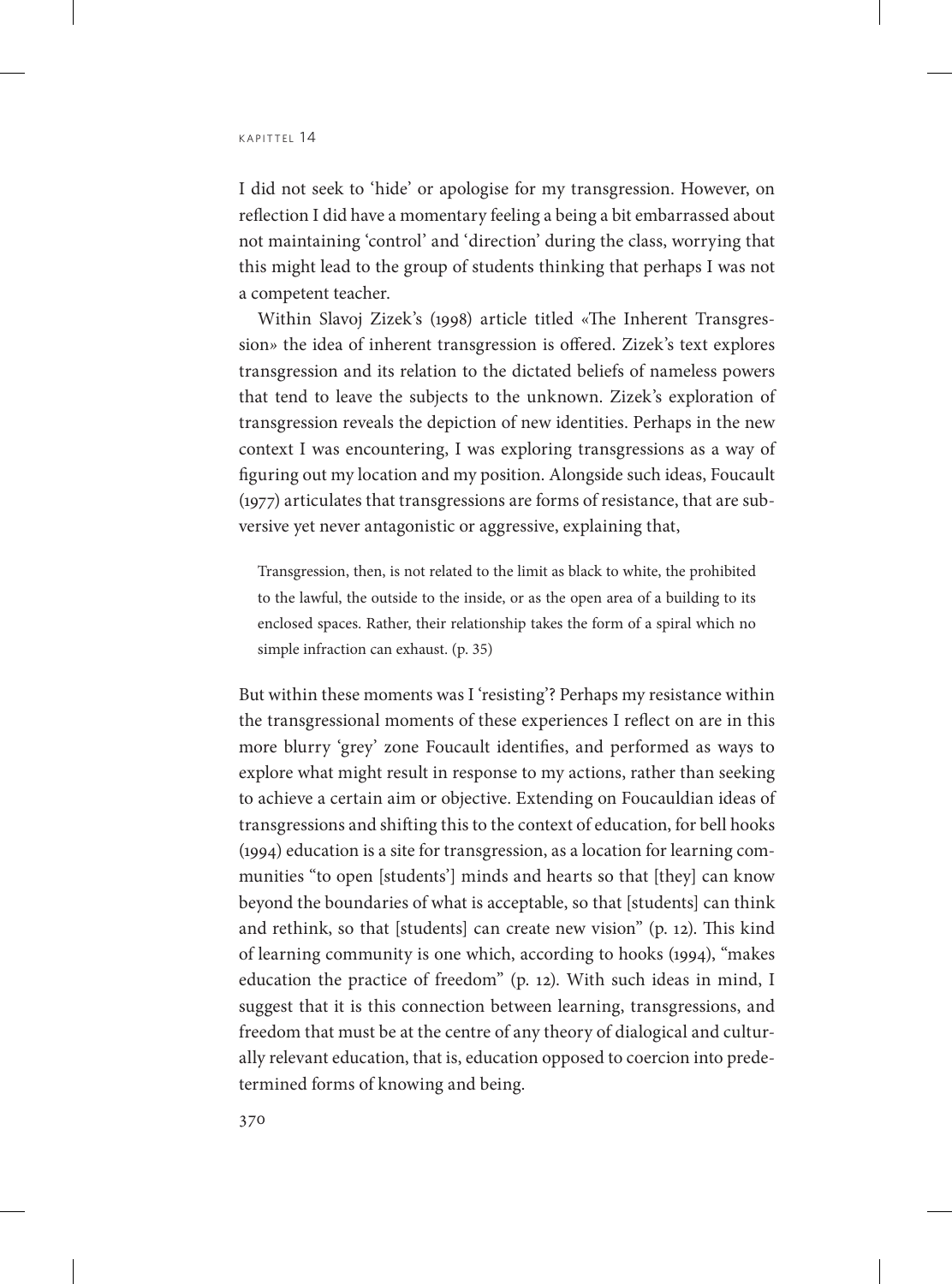# **Implications of transgressive acts within arts education practice**

Although the experiences shared within this chapter are drawn from the context of a tertiary arts education setting, I do not claim that these phenomena are intrinsic to participation in tertiary education, nor especially unique to an arts education context and interaction. However, it has been noted that tertiary education might carry an important purpose within it – that of resistance, transgression, and difference – where, as Nørgård et al. (2017) explain, "the purpose of the university might be the ability and will to push against standardization of education and thinking, to make room for different people and voices, to embrace otherness, strangeness and things that seem intelligible and of no use at first glance" (p. 80).

At the same time, it could be said that arts education is a prime location for transgressive pedagogy to flourish, as artistic practice has often been associated with the transgressive. Often transgressive moments in arts are perceived in moments of what might be deemed as 'shocking' or 'forbidden' (Cashell, 2009). However, this is perhaps a narrow view of what might be considered as transgression in artistic work, and we can expand our thinking of this to encompass an alternative view deviating more broadly from a norm or expectation, where power and hegemony is challenged in some way. As Cashell (2009) notes, art can give possibilities and can offer liberation, while also noting that transgressive moments within art can be a "valued cultural practice" (p. 2). This could mean that as arts educators we can consider how additional space might be given within practice and dialogue, while also contemplating how we might allow a 'slowness' to be encouraged for transgressive moments in arts education to unfold. While we are often encouraging the idea of trying something 'new' in arts teaching and learning, how might we guide this 'newness' to be driven by desire or what might be considered as 'gut' instinct, which again might allow for transgressions.

My moral or ethical views perhaps directed the transgressions I reflect on in this chapter. These moral and ethical views stem from my concern with promoting particular social values informed by principles such as inclusion and diversity. Acknowledging this, it can be said that in moments of transgression consideration must be given to the ethics of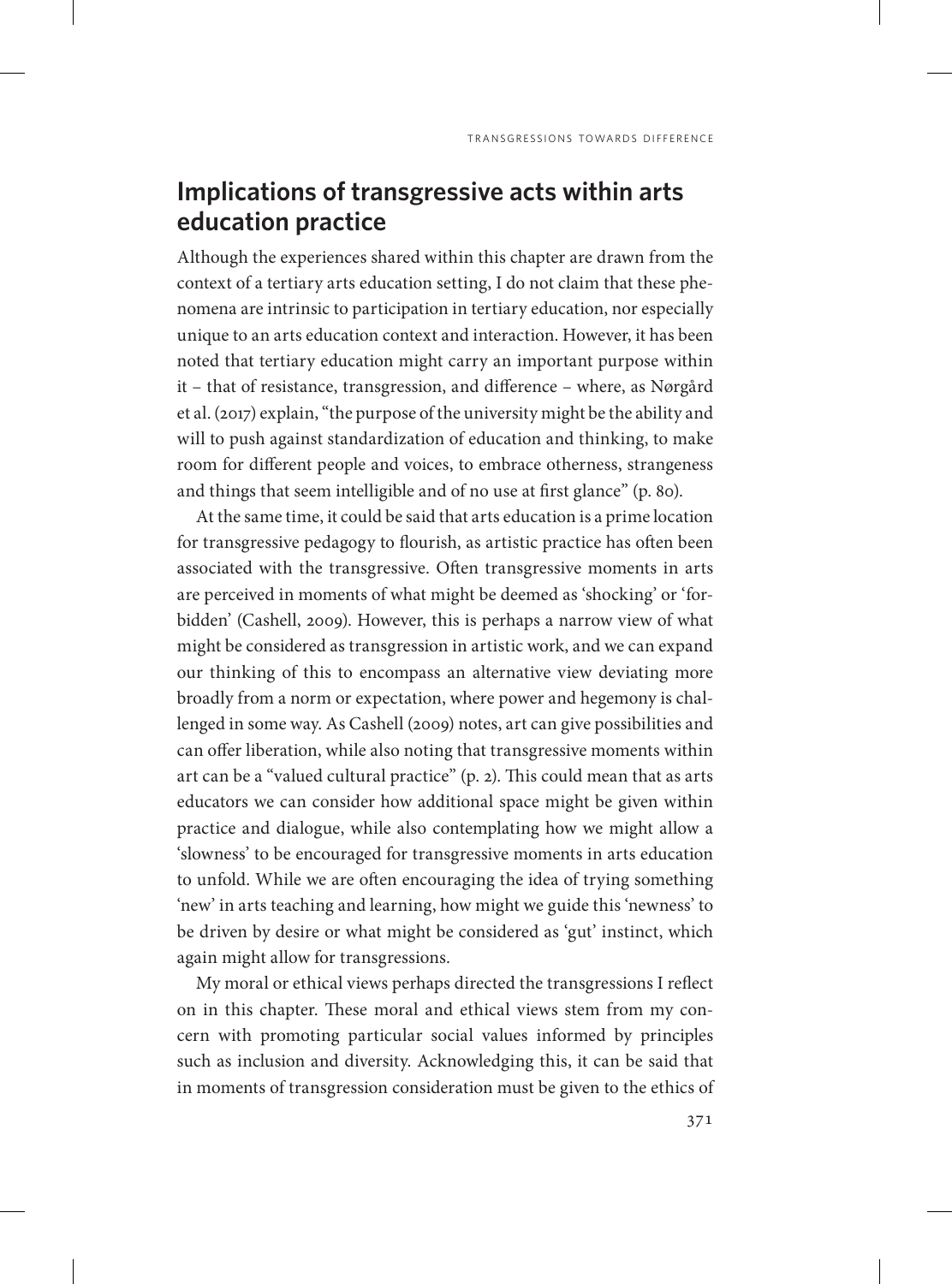the actions taking place. Transgressions might highlight unequal power relations, where, for example, the teacher holds the 'power' to engage in a transgression, but students might not. The teacher may also be in the position to make decisions about where transgressions (for students and themselves as teachers), might begin and end, and in turn, some might see moments of transgressions within pedagogical practice to be forms of manipulation. Transgressions taking place increases the teachers' ethical responsibility to create safe and healthy settings for learning.

Within our arts education practices, many of our encounters are relational and deeply embodied (Green, 2003). This means that our bodies and minds (as teachers and as learners) can become disciplined to particular knowledge regimes. We can become accustomed to certain approaches, and in turn perhaps make assumptions about what might 'work' or be 'new' within particular lessons or learning moments. In teaching and learning certain artistic ideas, skills, or forms, a docility of the body and practice can be created, which in turn might inhibit transgressive opportunities and the emergence of transgressive moments within our pedagogies (Rowe et al., 2020).

With these thoughts in mind, as arts educators we can look to further reconcile our agendas of inclusive, culturally relevant, dialogical and non-authoritarian pedagogies that have so frequently been explored in arts education scholarship (see for example: Almqvist & Christophersen, 2017; Fox & Macpherson, 2015; Hatton, 2015), and the reality of our pedagogical practices. Attempts to escape the hegemony of existing structures, knowledge and expectations in arts can involve acts of transgression. Transgressive acts do not need to compete or replace other modalities of teaching, but rather we could explore how they might sit with and alongside our work as arts educators, providing "moments of freedom and otherness" (Allan, 2007, p. 93).

It can be said that when a limit is transgressed in our teaching, there is only the uncovering of a new limit. Transgressing such limits can expose our preconceptions, assumptions, and differences, in turn revealing the structures that underpin different forms of the relationship between knowledge and power within the learning space. Through revealing moments within my teaching that I perceive to have been transgressive,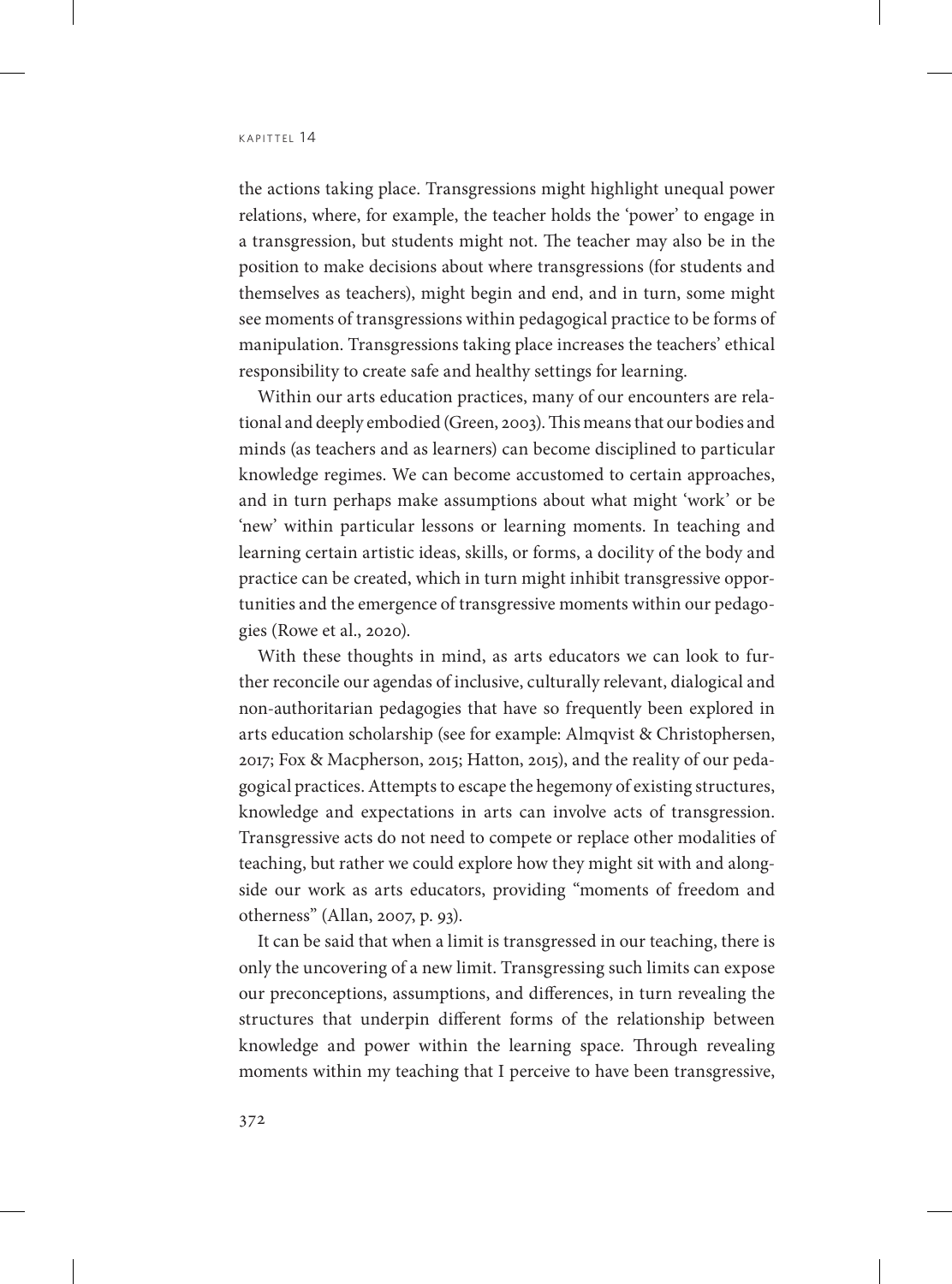and considering how and why these moments might have taken place, I can see that there is the potentiality for difference to be highlighted and for my preconceptions and assumptions about the students I was teaching to be brought to light. In my efforts to engage in a culturally responsive way with the notion of dialogue at the centre of my teaching practice, I found challenges that perhaps motivated my transgressions when located in a new cultural context.

From the small reflective narratives shared within this chapter I have sought to reveal the personal. It is clear within the literature that narratives have the rich potential to focus on researching the personal dimensions of human experience. However, reflection can be considered a slippery concept, one that is highly subjective. With this in mind I consider Foucault's (2000) words: "I'm imprisoned, enmeshed in that tangle of problems. What I am saying has no objective value but may shed light on the problems" (p. 257). While not necessarily offering resolution, I hope that reflections on my personal teaching experiences shed light on some problems. Within this I hope to have illuminated how transgressions within pedagogical practice may both challenge and attend to culturally relevant pedagogy in practice. At the same time, I continue to hold awareness that I write of these transgressions from a position of privilege – as a teacher, as a white woman, and as an individual who has a platform and space such as this chapter to voice such reflections.

From developing this chapter, I ask: What spaces currently exist within our tertiary education for transgressions? How might arts education within tertiary education offer unique spaces for transgressions? How might transgressions occur while simultaneously embracing Otherness? And can tertiary arts education simultaneously be a non-violent, affectionate, and caring place of resistance and space for transgression without losing the 'disorderliness' and 'disobedience' that transgressions might also hold? These queries may frustrate readers at the conclusion of this chapter. That is the point of asking them – I want to transgress from trying to offer 'the answers', and I especially want to encourage thinking. These questions sit in line with current discussions within social justice education pertaining to 'safe' and 'brave' spaces for teaching and learning (see for example: Arao & Clemens, 2013). Thinking around what future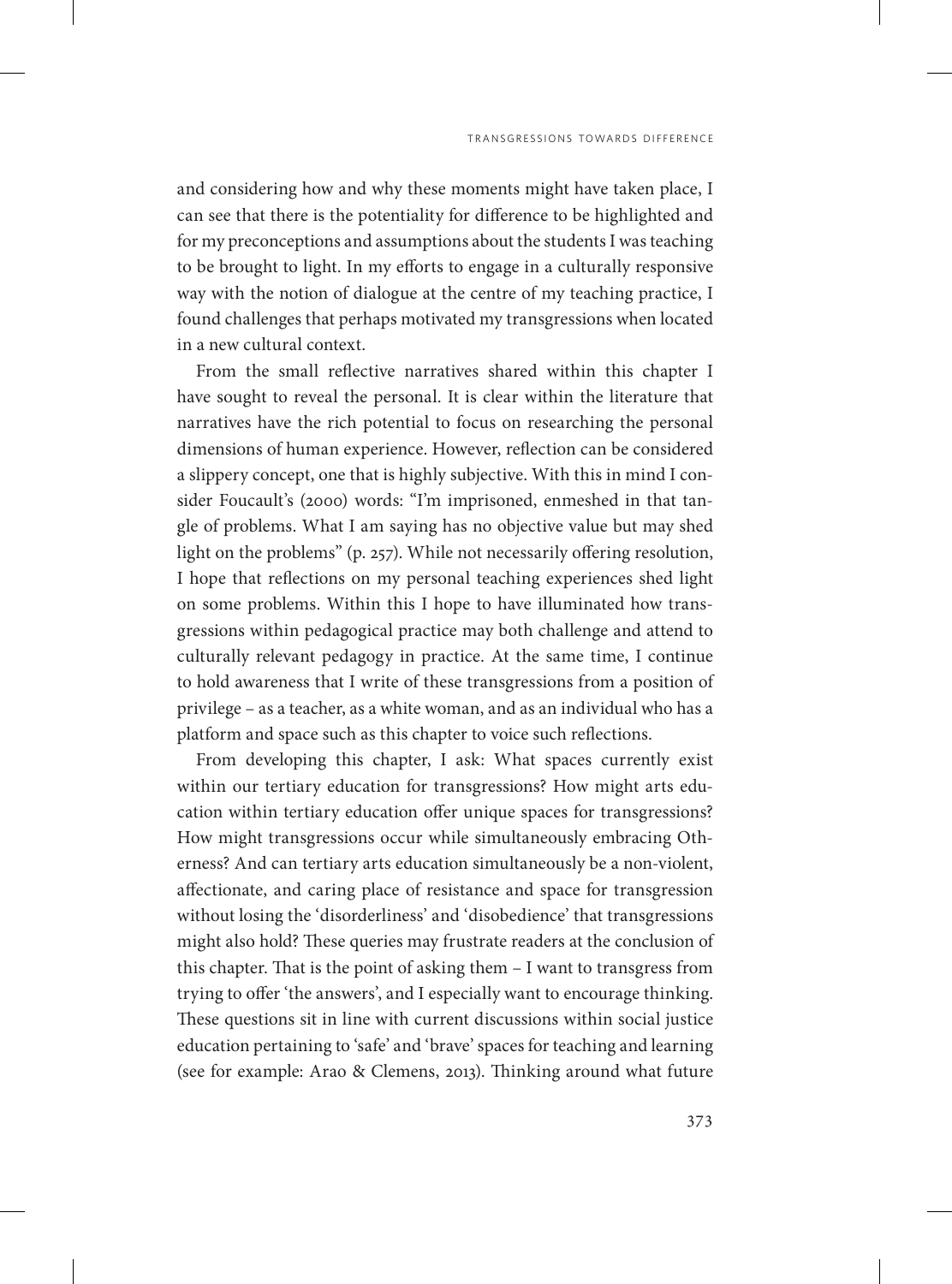tertiary education, and specifically tertiary arts education, might offer to promote places of resistance and spaces of transgression might bring about deeper considerations of difference within education, and specifically facilitating agency and awareness over these differences we all hold.

### **References**

- Allan, J. (2007). *Foucault and the art of transgression. Rethinking inclusive education: The philosophers of difference in practice*. Springer.
- Almqvist, C., & Christophersen, C. (2017). Inclusive arts education in two Scandinavian primary schools: A phenomenological case study. *International Journal of Inclusive Education*, *21*(5), 463–474. [https://doi.org/10.1080/13603116.](https://doi.org/10.1080/13603116.2016.1218954) [2016.1218954](https://doi.org/10.1080/13603116.2016.1218954)
- Anttila, E., Martin, R., & Nielsen, C. S. (2019). Performing difference in/through dance: The significance of dialogical, or third spaces in creating conditions for learning and living together. *Thinking Skills and Creativity*, *31*, 209–216. https:// doi.org/10.1016/j.tsc.2018.12.006
- Antrop‐González, R., & De Jesús, A. (2006). Toward a theory of critical care in urban small school reform: Examining structures and pedagogies of caring in two Latino community‐based schools. *International Journal of Qualitative Studies in Education*, 19(4), 409–433. https://doi.org/10.1080/09518390600773148
- Arao, B., & Clemens, K. (2013). From safe spaces to brave spaces: A new way to frame dialogue around diversity and social justice. In L. Landreman (Ed.), *The art of effective facilitation: Reflections from social justice educators* (pp. 135–150). Stylus Publishing.

Buber, M. (1947). *Between man and man* (R. G. Smith, Trans.). Kegan Paul.

- Buber, M. (1970). *I and Thou* (W. Kaufman, Trans.). T & T Clark. (Original work published 1937)
- Buber, M. (2002). *Between man and man* (2. ed., R. Gregor-Smith, Trans.). Routledge. https://doi.org/10.4324/9780203220092 (Original work published 1965)
- Cashell, K. (2009). *Aftershock: The ethics of contemporary transgressive art*. Bloomsbury Publishing.
- Civitillo, S., Juang, L. P., Badra, M., & Schachner, M. K. (2019). The interplay between culturally responsive teaching, cultural diversity beliefs, and selfreflection: A multiple case study. *Teaching and Teacher Education*, *77*, 341–351. https://doi.org/10.1016/j.tate.2018.11.002
- Deleuze, G. (1994). *Difference and repetition* (P. Patton, Trans.). Columbia University Press. (Original work published 1968)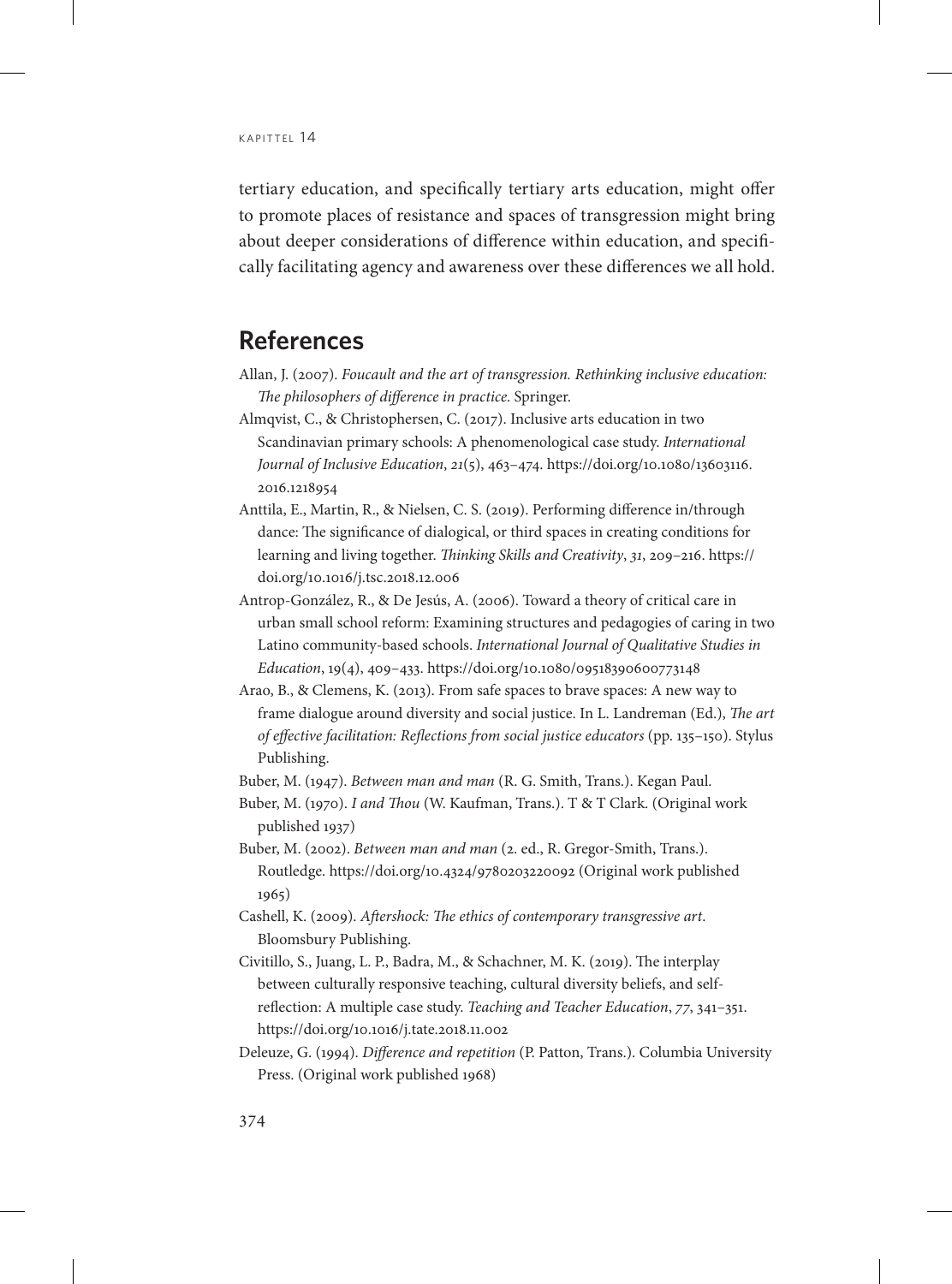- Duncum, P. (2009). Toward a playful pedagogy: Popular culture and the pleasures of transgression. *Studies in Art Education*, *50*(3), 232–244. [https://doi.org/10.1080/00](https://doi.org/10.1080/00393541.2009.11518770) [393541.2009.11518770](https://doi.org/10.1080/00393541.2009.11518770)
- Farquhar, S., & White, E. (2014). Philosophy and pedagogy of early childhood. *Educational Philosophy and Theory, 46*(8), 821–832. [https://doi.org/10.1080/001318](https://doi.org/10.1080/00131857.2013.783964) [57.2013.783964](https://doi.org/10.1080/00131857.2013.783964)
- Foucault, M. (1977). *Language, counter-memory and practice: Selected essays and interviews by Michel Foucault, Part 1* (D. Bouchard, Ed.). Cornell University Press.
- Foucault, M. (1982). The subject and power. *Critical Inquiry*, *8*(4), 777–795.
- Foucault, M. (2000). Interview with Michel Foucault. In M. Foucault & J. D. Faubion (Eds.), *Power: The essential works of Michel Foucault 1954–1984*, *Vol. 3.* (pp. 239–297). New Press.
- Fox, A., & Macpherson, H. (2015). *Inclusive arts practice and research: A critical manifesto*. Routledge. https://doi.org/10.4324/9781315732558
- Gay, G. (2000). *Culturally responsive teaching: Theory, research, and practice*. Teachers College Press.
- Gay, G. (2002). Preparing for culturally responsive teaching. *Journal of Teacher Education*, *53*(2), 106–116. https://doi.org/10.1177/0022487102053002003
- Green, J. (2003). Foucault and the training of docile bodies in dance education. *Arts and Learning Research Journal*, *19*(1), 99–125.
- Hatton, K. (2015). *Towards an inclusive arts education*. Trentham Books.
- hooks, b. (1994). *Teaching to transgress: Education as the practice of freedom*. Routledge.
- Hoyuelos, A. (2013). *The ethics in Loris Malaguzzi's philosophy*. Isalda.
- Ladson-Billings, G. (1995). Toward a theory of culturally relevant pedagogy. *American Educational Research Journal*, *32*(3), 465–491. [https://doi.](https://doi.org/10.3102/00028312032003465) [org/10.3102/00028312032003465](https://doi.org/10.3102/00028312032003465)
- Löytönen, T. (2017). Educational development within higher arts education: An experimental move beyond fixed pedagogies. *The International Journal for Academic Development*, *22*(3), 231–244. [https://doi.org/10.1080/136014](https://doi.org/10.1080/1360144X.2017.1291428) [4X.2017.1291428](https://doi.org/10.1080/1360144X.2017.1291428)
- Maracle, L. (1996). *I am woman a native perspective on sociology and feminism*. Press Gang Publishers.
- Martin, R. (2013). Pushing boundaries: Reflections on teaching and learning contemporary dance in Amman. *Journal of Dance Education*, *13*(2), 37–45. https:// doi.org/10.1080/15290824.2012.686677
- Merleau-Ponty, M. (2012). Phenomenology of perception (D. Landes, Trans.). Routledge. (Original work published 1945)
- Nørgård, R. T., Arndt, S., & Bengtsen, S. S. (2017). The defiant university: Places of resistance and spaces for transgression in higher education. In *The Purpose of*